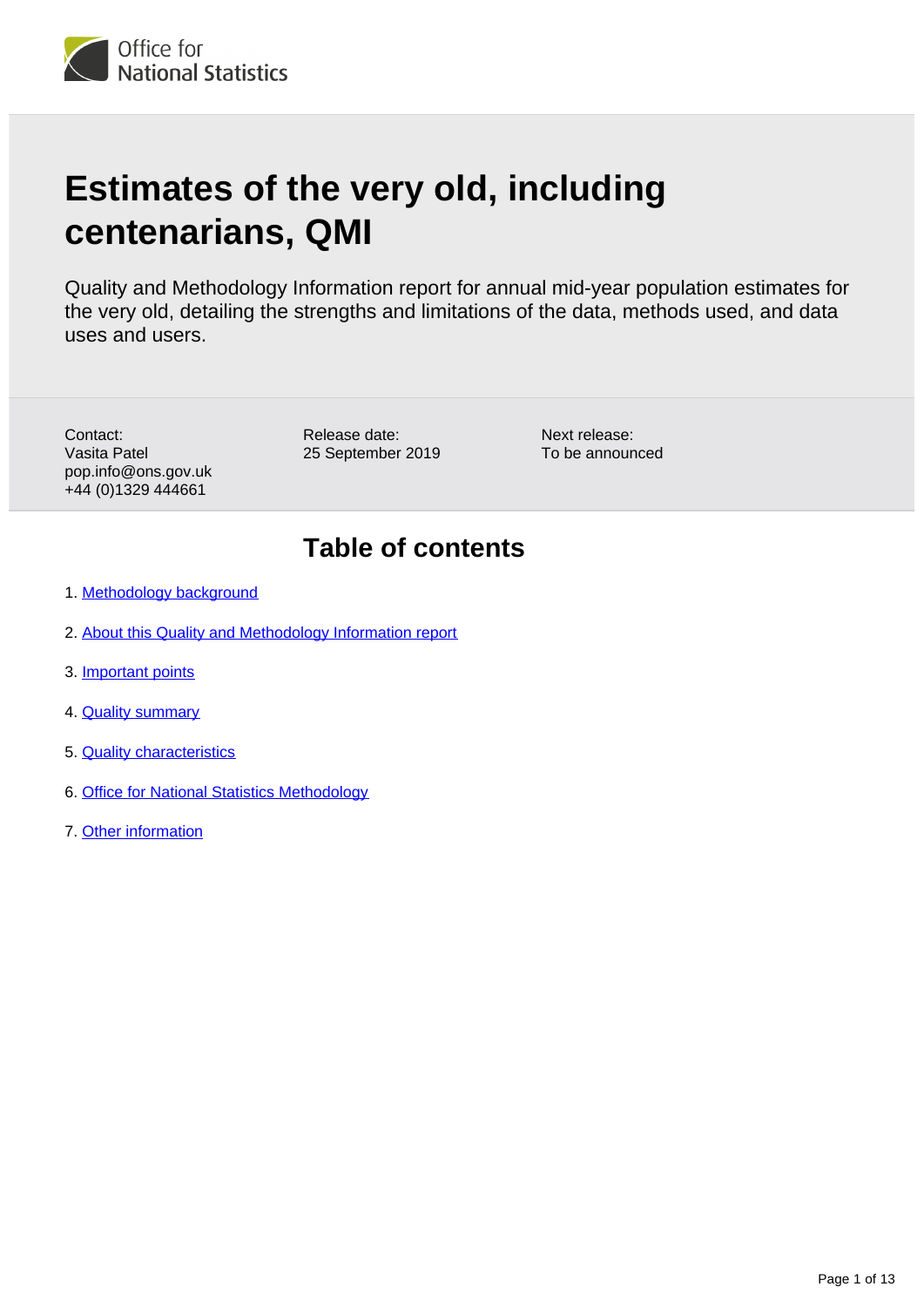# <span id="page-1-0"></span>**1 . Methodology background**

| <b>National Statistic</b> |                           |
|---------------------------|---------------------------|
| <b>Frequency</b>          | Annual                    |
| <b>How compiled</b>       | Based on third party data |
| Geographic coverage       | UK, England, and Wales    |
| <b>Last revised</b>       | 25 September 2019         |

## <span id="page-1-1"></span>**2 . About this Quality and Methodology Information report**

This Quality and Methodology Information report contains information on the quality characteristics of the data (including the European Statistical System's five dimensions of quality) as well as the methods used to create it.

The information in this report will help you to:

- understand the strengths and limitations of the data
- learn about existing uses and users of the data
- understand the methods used to create the data
- decide suitable uses for the data
- reduce the risk of misusing data

## <span id="page-1-2"></span>**3 . Important points**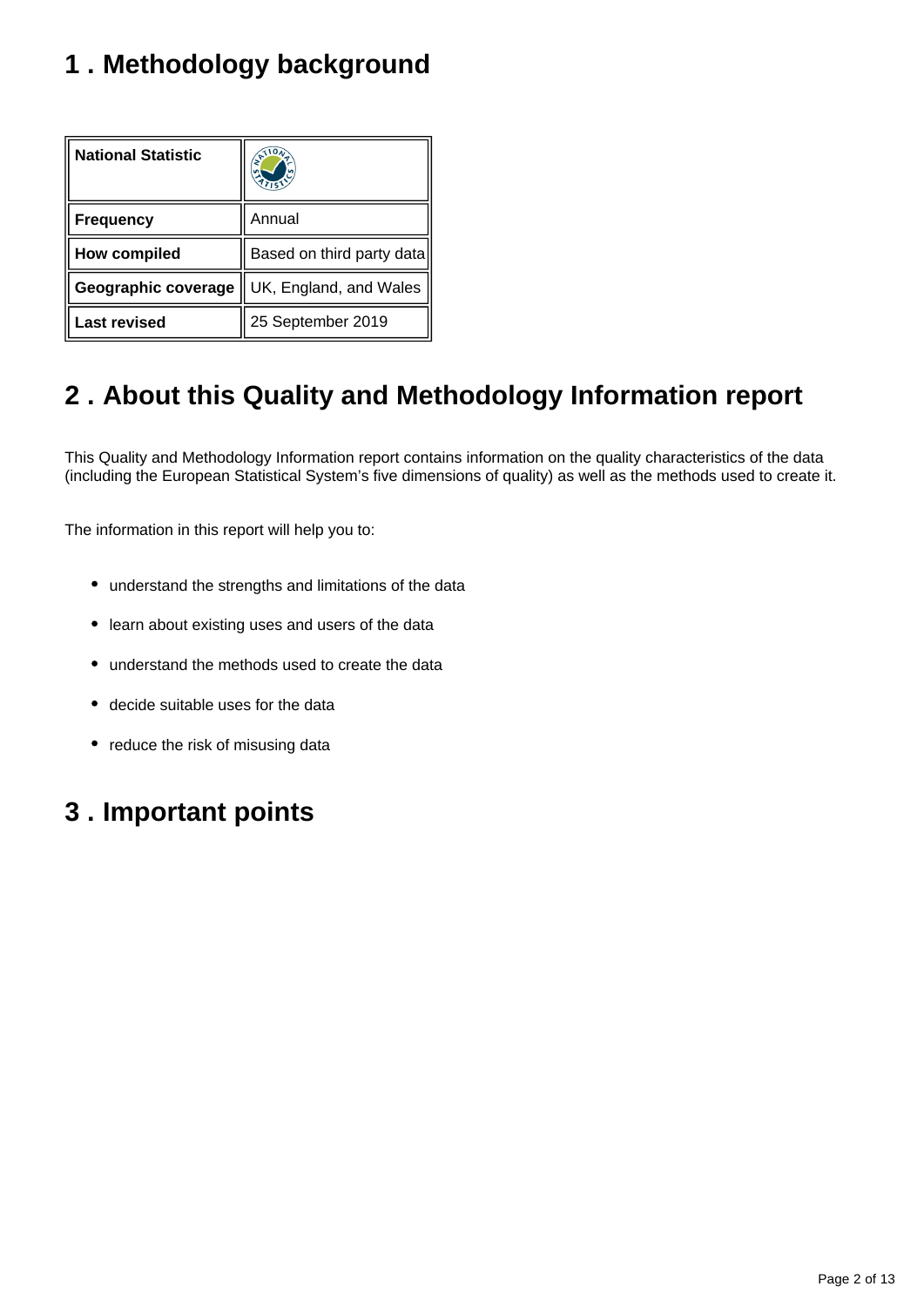- Estimates of the very old are mid-year population estimates (MYEs) by single year of age and sex for ages 90 to 104 years and for the 105 years and over age group; estimates are rounded to the nearest 10.
- We produce these estimates annually for England, Wales and the UK; comparable statistics for Scotland and Northern Ireland are produced by [National Records of Scotland \(NRS\)](https://www.nrscotland.gov.uk/statistics-and-data) and the [Northern Ireland](https://www.nisra.gov.uk/)  [Statistics and Research Agency \(NISRA\),](https://www.nisra.gov.uk/) respectively, and are used in our UK estimates.
- For the most accurate data, use the most recent version of estimates of the very old, even if you wish to use estimates for a previous year, as the accuracy of the estimates in previous years improves with each successive version.
- Each version of estimates of the very old includes estimates going back to 2002.
- Estimates of the very old are calculated from death registration data using the Kannisto–Thatcher (KT) method; they are constrained to the age 90 years and over totals in the official published MYEs.
- As the KT method relies on death registrations from previous years, it underestimates in conditions of decreasing mortality. Therefore, estimates of the very old are constrained to the published MYEs for ages 90 years and over; this means that while the MYEs determine the total population size, the KT method determines the distribution of the population at different ages.

## <span id="page-2-0"></span>**4 . Quality summary**

### **Overview**

Data sources for [estimates of the very old, including centenarians release](https://www.ons.gov.uk/peoplepopulationandcommunity/birthsdeathsandmarriages/ageing/bulletins/estimatesoftheveryoldincludingcentenarians/previousReleases) are death registration data and official mid-year population estimates (MYEs) of those aged 90 years and over.

The estimates were designated as **[National Statistics](https://www.statisticsauthority.gov.uk/about-the-authority/uk-statistical-system/types-of-official-statistics/)** in 2011.

For a particular mid-year (30 June), estimates are published approximately 15 months after the reference date.

The [estimates of the very old, including centenarians release](http://www.ons.gov.uk/ons/rel/mortality-ageing/estimates-of-the-very-old--including-centenarians-/index.html) provide annual mid-year estimates by sex and single year of age for people aged 90 to 104 years and for the 105 years-and-over age group.

Interest in population estimates at the oldest ages by single year of age has increased as life expectancy has increased and the number of centenarians grows. In recognition of this, we began publishing these estimates in 2007.

Estimates are based on [death registrations](https://www.ons.gov.uk/peoplepopulationandcommunity/birthsdeathsandmarriages/deaths/bulletins/deathsregisteredinenglandandwalesseriesdr/previousReleases) statistics and are constrained to be consistent with the 90 years and over totals in the official annual MYEs. A guide to [Calculating population estimates of the very old](https://www.ons.gov.uk/peoplepopulationandcommunity/populationandmigration/populationestimates/methodologies/calculatingpopulationestimatesoftheveryold) is available.

Information on the suitability of the death registration data used in producing these statistics is provided in the [Mortality statistics in England and Wales Quality and Methodology Information \(QMI\) report.](https://www.ons.gov.uk/peoplepopulationandcommunity/birthsdeathsandmarriages/deaths/methodologies/mortalitystatisticsinenglandandwalesqmi) Information on the quality of the MYEs is provided in the [mid-year estimates QMI report](https://www.ons.gov.uk/peoplepopulationandcommunity/populationandmigration/populationestimates/qmis/annualmidyearpopulationestimatesqmi).

Statistics are produced for the UK, England and Wales separately. Comparable estimates for Scotland and Northern Ireland are produced and published by [National Records of Scotland \(NRS\)](https://www.nrscotland.gov.uk/statistics-and-data/statistics/statistics-by-theme/population/population-estimates/centenarians-population-estimates) and the Northern Ireland [Statistics and Research Agency \(NISRA\)](https://www.nisra.gov.uk/statistics/population/estimates-population-aged-85-and-over) respectively. These feed into our UK estimates.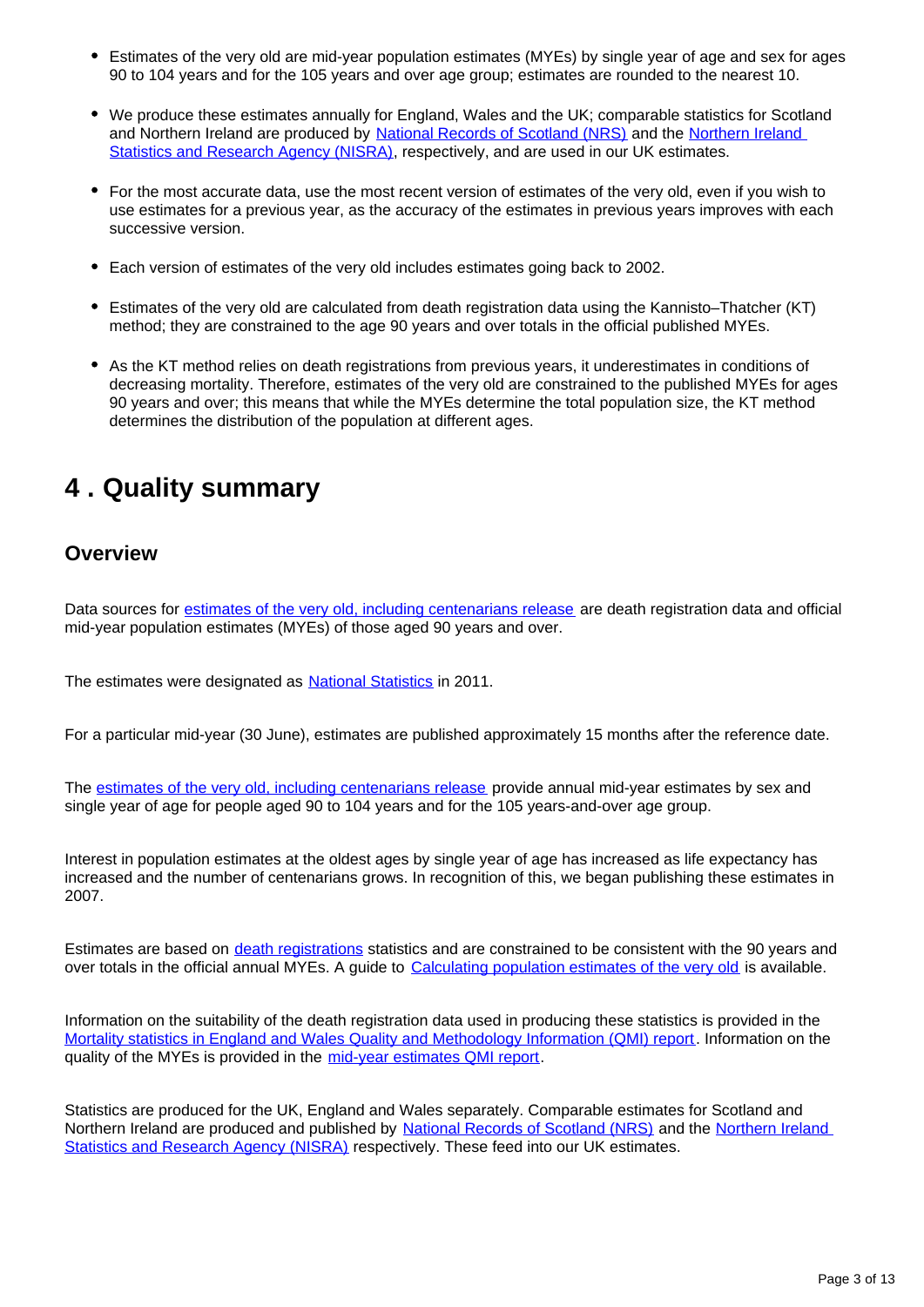These data are produced primarily for our internal customers who require them for the production of national life [tables](https://www.ons.gov.uk/peoplepopulationandcommunity/birthsdeathsandmarriages/lifeexpectancies/bulletins/nationallifetablesunitedkingdom/previousReleases) and [national population projections](https://www.ons.gov.uk/peoplepopulationandcommunity/populationandmigration/populationprojections/bulletins/nationalpopulationprojections/previousReleases). However, interest in these statistics has increased, and external users of the data include demographers, actuaries, medical researchers and others interested in longevity, population numbers and projected mortality rates.

## **Uses and users**

The estimates of the very old are produced primarily for our internal customers who require them for the production of [national life tables](https://www.ons.gov.uk/peoplepopulationandcommunity/birthsdeathsandmarriages/lifeexpectancies/bulletins/nationallifetablesunitedkingdom/previousReleases) and [national population projections](https://www.ons.gov.uk/peoplepopulationandcommunity/populationandmigration/populationprojections/bulletins/nationalpopulationprojections/previousReleases).

There is also a growing external user demand for the publication of population estimates at the oldest ages by single year of age as life expectancy increases and the very old population grows.

In addition to national and local government users, the estimates of the very old are also used by demographers, actuaries, medical researchers and others interested in longevity, population numbers, and/or past and projected age-specific mortality rates at the oldest ages.

We have not conducted a formal user consultation, but we have regular contact with our users. User need is evident from requests for these data, for example, from the Department of Health and Social Care, for use in outputs such as dementia prevalence rates at national level for health and social care planning. The estimates also feed into work by the Department for Work and Pensions and HM Treasury in formulating or assessing future policy on pensions.

We identified a user need to have Kannisto–Thatcher (KT) estimates for England and Wales separately and implemented this for the 2016 release. Previously, KT estimates were published for England and Wales combined.

## **Strengths and limitations**

The main strengths of these statistics include:

- they are calculated using internationally recognised methods
- the calculation uses high-quality administrative data
- they use existing data sources
- they are produced annually, providing timely statistics to users
- they are consistent with the official mid-year estimates of the population aged 90 years and over
- equivalent comparable estimates are produced for the UK, England and Wales (separately) by the ONS and for Scotland and Northern Ireland by NRS and NISRA respectively

The main limitations of these statistics include: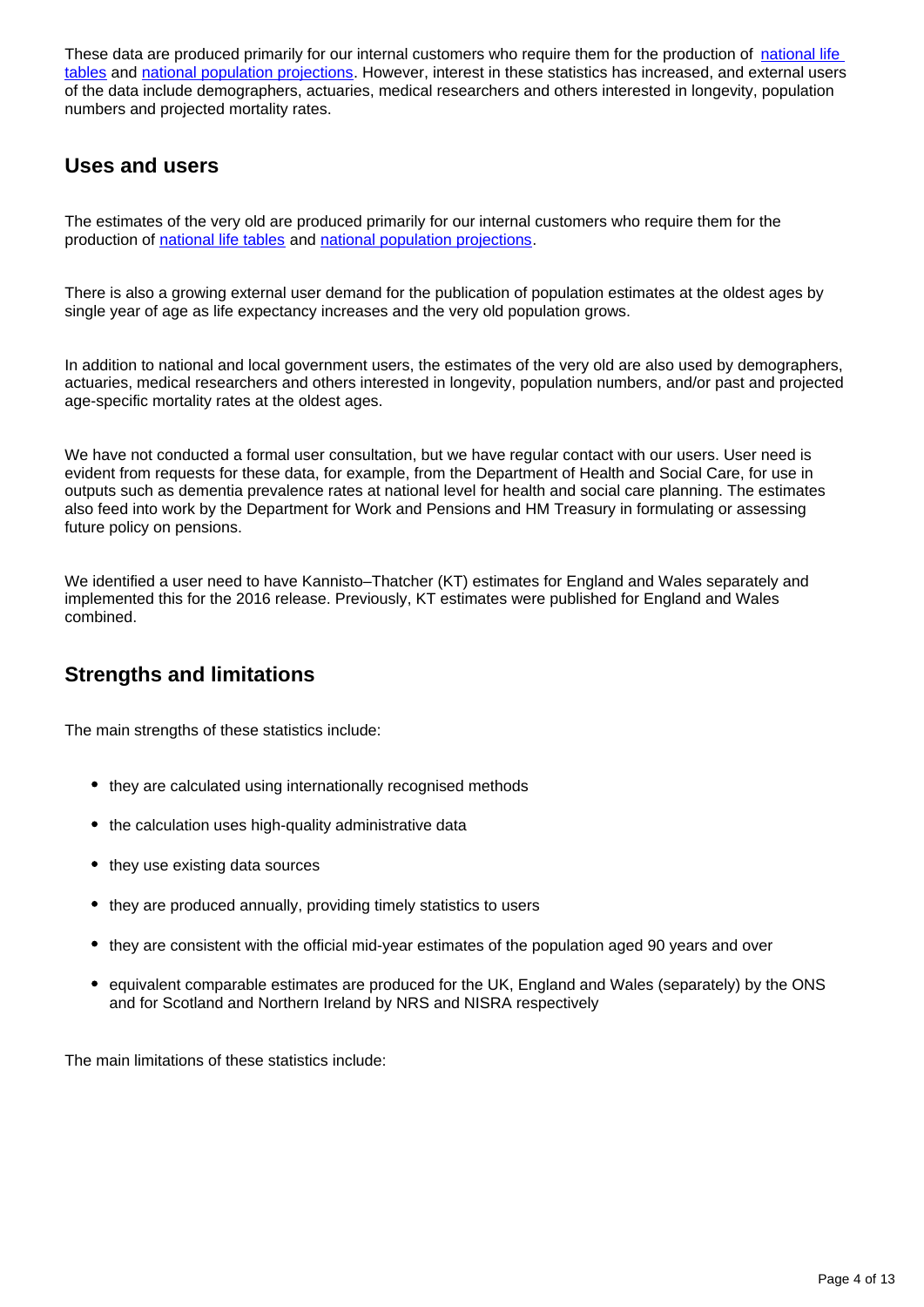- they are estimates and therefore some error is inevitable
- they are published rounded to the nearest 10 and grouped at age 105 years and over
- the method would not produce reliable results at local area geographies because of internal migration and the small numbers involved for the population aged 90 years and over
- there is a 15-month lag between the reference period and publication date

### **Recent improvements**

In 2016, we published a report investigating [the accuracy of high-age population estimates](https://www.ons.gov.uk/peoplepopulationandcommunity/birthsdeathsandmarriages/ageing/methodologies/accuracyofofficialhighagepopulationestimatesinenglandandwalesanevaluation). It shows that although the estimates are of very high quality, a small improvement could be made to the KT estimates for England and for Wales if the input deaths data could be acquired directly in the format required by the KT method (that is, deaths by age at the beginning of the mid-year to mid-year period) rather than by making adjustments to deaths by age at death in a calendar year.

From the [2002 to 2018 estimates of the very old release](https://www.ons.gov.uk/peoplepopulationandcommunity/birthsdeathsandmarriages/ageing/bulletins/estimatesoftheveryoldincludingcentenarians/2002to2018) onwards, deaths that are used in the calculations are based on age at the beginning of the mid-year to mid-year period, with age at this time point being calculated directly from date of birth data on the death record. This removes the need to make assumptions about the distribution of births and deaths throughout the year in order to adjust the deaths data to the required format required by the KT method. This change has been assessed and found to have a small but positive effect on the distribution of the resulting estimates. This change has therefore resulted in an improvement to the quality of the estimates.

## <span id="page-4-0"></span>**5 . Quality characteristics**

### **Relevance**

The [estimates of the very old, including centenarians release](https://www.ons.gov.uk/peoplepopulationandcommunity/birthsdeathsandmarriages/ageing/bulletins/estimatesoftheveryoldincludingcentenarians/previousReleases) provides estimates by sex and single year of age for persons aged 90 to 104 years and for the 105 years and over age group.

We produce these population estimates for England, for Wales and for the UK. Estimates for Scotland and Northern Ireland are produced and published by [National Records of Scotland \(NRS\)](https://www.nrscotland.gov.uk/statistics-and-data/statistics/statistics-by-theme/population/population-estimates/centenarians-population-estimates) and the Northern Ireland [Statistics and Research Agency \(NISRA\)](https://www.nisra.gov.uk/statistics/population/estimates-population-aged-85-and-over) respectively. These feed into our UK estimates.

The primary use of these statistics is in the production of [national life tables](https://www.ons.gov.uk/peoplepopulationandcommunity/birthsdeathsandmarriages/lifeexpectancies/bulletins/nationallifetablesunitedkingdom/previousReleases) and [national population projections.](https://www.ons.gov.uk/peoplepopulationandcommunity/populationandmigration/populationprojections/bulletins/nationalpopulationprojections/previousReleases) Prior to 2007, these estimates were made available for research purposes but were not officially published. We began to publish these estimates as **[Experimental Statistics](https://www.ons.gov.uk/methodology/methodologytopicsandstatisticalconcepts/guidetoexperimentalstatistics)** in 2007, in recognition of increased interest in population estimates at the oldest ages. At that time, they were named Estimates of the Very Elderly. Since 2010, we have also published these estimates at UK level.

In 2011, Estimates of the Very Elderly were assessed by the UK Statistics Authority and given [National Statistics](https://www.statisticsauthority.gov.uk/about-the-authority/uk-statistical-system/types-of-official-statistics/) status. They were published as National Statistics for the first time in September 2011. In 2013, the estimates were renamed as [Estimates of the Very Old \(including Centenarians\)](https://www.ons.gov.uk/peoplepopulationandcommunity/birthsdeathsandmarriages/ageing/bulletins/estimatesoftheveryoldincludingcentenarians/2014-09-25).

In 2015, the **Estimates of the very old, including centenarians** were reassessed by the UK Statistics Authority. The UK Statistics Authority required the Office for National Statistics (ONS) to assess the feasibility of producing estimates of the very old for England and Wales separately, rather than combined, as previously published. Separate estimates for England and Wales have been published since 2016.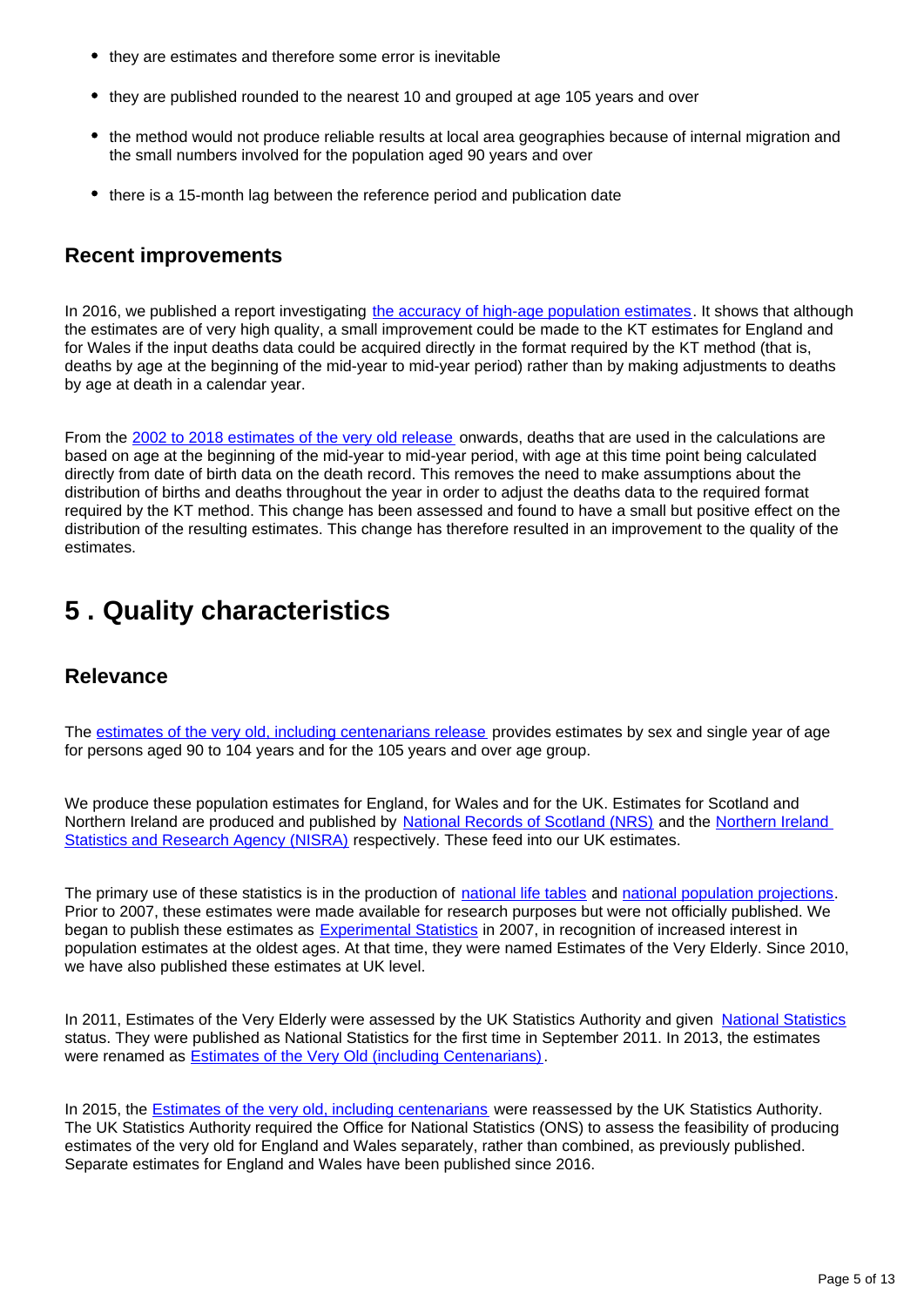The estimates are produced annually and published in [datasets](https://www.ons.gov.uk/peoplepopulationandcommunity/birthsdeathsandmarriages/ageing/bulletins/estimatesoftheveryoldincludingcentenarians/2002to2017/relateddata) on the ONS website together with a statistical **bulletin** providing descriptions of and commentary on the estimates.

In addition to their primary use in the production of life tables and population projections, estimates of the very old are used for resource allocation and planning for older people. They are of policy interest because of implications for pensions, health and social care. They are used by:

- the Department for Work and Pensions, the Department of Health and Social Care, and HM Treasury for formulating or assessing future policy on pensions and health care
- demographers, health, and medical professionals and other researchers interested in longevity
- life insurance companies and the actuarial profession for the calculation of mortality rates at the oldest ages
- answering Parliamentary Questions and responding to media and public interest

Estimates of the very old are constructed using the Kannisto–Thatcher (KT) model of population at advanced age. They are based on [death registration statistics](https://www.ons.gov.uk/peoplepopulationandcommunity/birthsdeathsandmarriages/deaths/bulletins/deathsregisteredinenglandandwalesseriesdr/previousReleases) and are constrained to be consistent with the 90 years and over totals in the official annual mid-year population estimates (MYEs). A guide to [Calculating population](http://www.ons.gov.uk/peoplepopulationandcommunity/populationandmigration/populationestimates/methodologies/calculatingpopulationestimatesoftheveryold)  [estimates of the very old](http://www.ons.gov.uk/peoplepopulationandcommunity/populationandmigration/populationestimates/methodologies/calculatingpopulationestimatesoftheveryold) is available.

## **Accuracy and reliability**

Estimates of the very old are constrained to the ONS MYEs of those aged 90 years and over by sex. MYES are produced using a well-established demographic approach called the [cohort component method](https://www.ons.gov.uk/peoplepopulationandcommunity/populationandmigration/populationestimates/methodologies/methodologyguideformid2015ukpopulationestimatesenglandandwalesjune2016#cohort-component-method). This involves combining information from a number of data sources including the previous census, survey data and administrative registers. The data sources used are the best that are available on a nationally consistent basis; however, the estimates are subject to the coverage and error associated with these sources.

Any error in the 90 years and over census estimate is carried forward to the inter-censal MYEs and will be reflected in the estimates of the very old. In addition to non-response, other possible sources of error in the census estimate for people aged 90 years and over include inaccuracies in reporting of dates of birth (for example, proxy reporting by carers). Further information on the quality of the MYEs, including a brief explanation of the cohort component method, can be found in the [MYEs Quality and Methodology Information \(QMI\) report](https://www.ons.gov.uk/peoplepopulationandcommunity/populationandmigration/populationestimates/qmis/annualmidyearpopulationestimatesqmi).

Survivor ratio methods such as the KT method provide age-specific estimates of the population for those aged 90 years and over using data from death registrations. The main assumption in these methods is that all deaths are recorded and that the recording of information on age at date of death is sufficiently accurate and reliable.

Statistics on death registrations are collected through administrative sources maintained by the General Register Office (GRO). These data are considered very reliable for two reasons. First, there is a legal requirement to register a death and the certificate issued at registration is needed and used by the recipient. Second, administrative data are not subject to sampling error in the way that survey data are.

In the KT method, it is also assumed that international migration at the oldest ages is minimal so this component of population change can be ignored.

The survivorship ratio used is weighted over five years; this takes into account variations in the cohort size at each specific age and any cohort-specific fluctuations in mortality. Age-specific survivorship ratios are calculated using age-specific deaths data in both the denominator and, in a more complex way, the numerator. Registered deaths are a component of population change and are included in the MYEs. When creating mortality rates for the population aged 90 years and over, users should be aware that deaths data have been used to generate the estimates of the very old (the denominator in the calculation).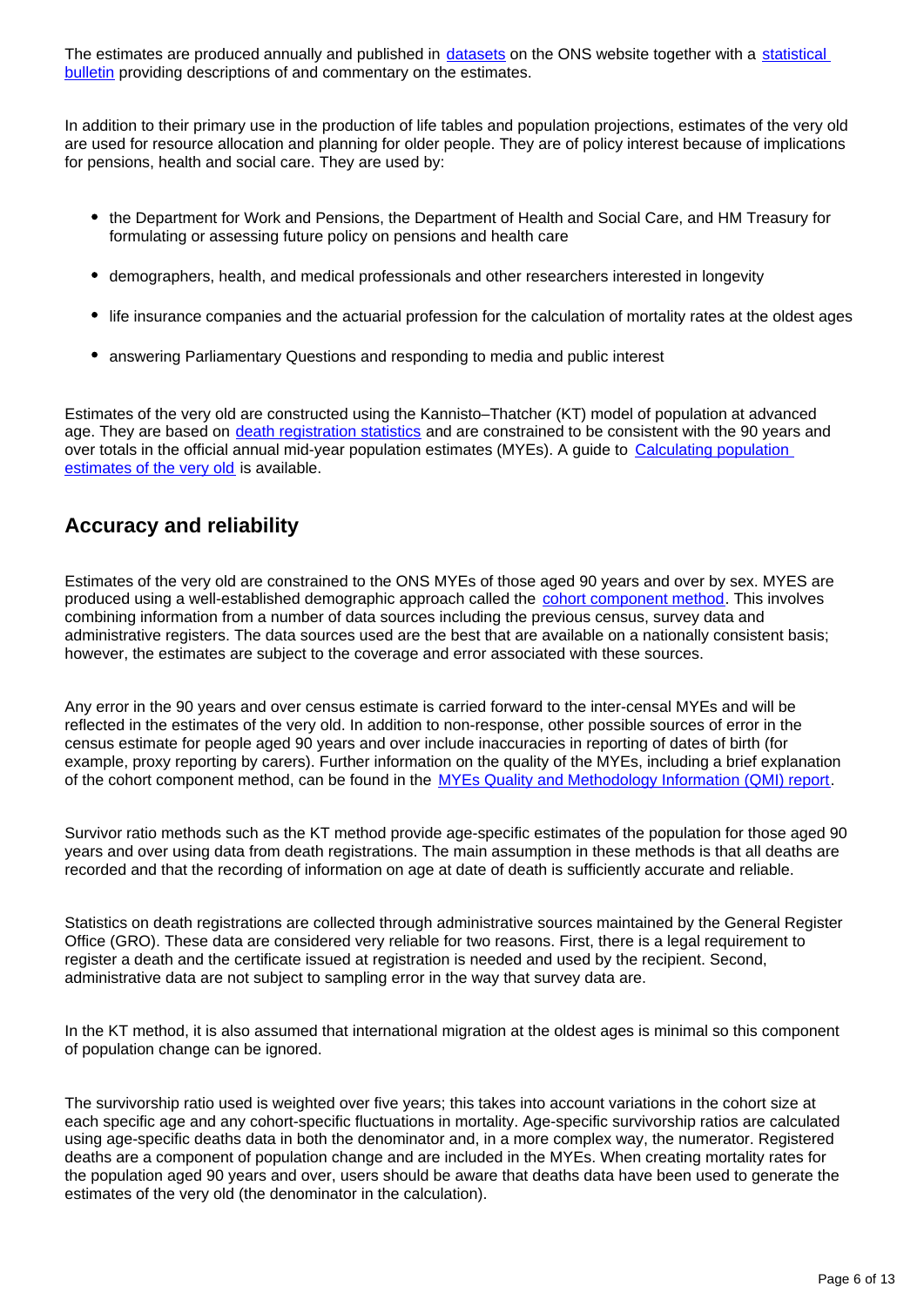The estimates produced by the method are constrained to the official published mid-year population estimate of those aged 90 years and over. In effect this means that while the KT method determines the estimated distribution of the population aged 90 years and over, the accuracy of the overall KT estimates is dependent on the accuracy of the 90 years and over total in the official mid-year estimates. Estimates of the very old are published rounded to the nearest 10 people.

## **Output quality**

The KT method overestimates the population if their mortality is rising over time and underestimates the population if their mortality is falling. This is because the estimation process takes into account the mortality in previous years, which may not be the same as in the most recent year.

The KT method usually produces lower estimates of the total population aged 90 years and over than the official mid-year estimate. The gap between the KT 90 years and over totals and the official 90 years and over mid-year population estimate (MYE) totals will always be largest for the most recent years. This is because there will be higher proportions of people still alive at ages 90 years and over in recent years, meaning the deaths data, which are used to calculate the KT estimates, are less complete for the most recent years.

Looking at the 2002 to 2014 series, the KT 90 years and over totals were around 98% of the MYE 90 years and over totals for the years 2002 to 2008. However, after this point they start to decrease, falling to 88% by 2014 (Figure 1).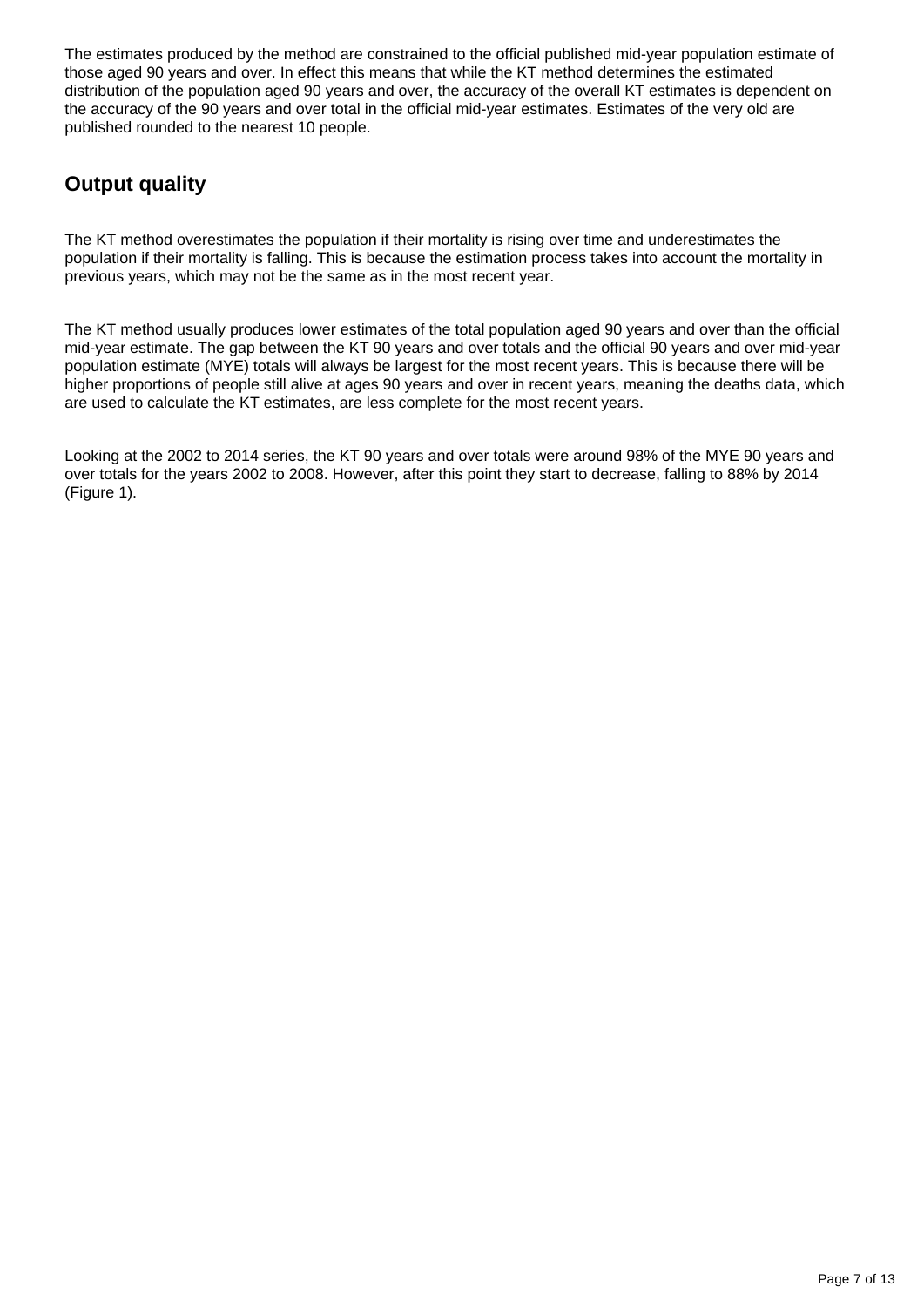#### **Figure 1: Unconstrained KT estimates for the most recent years are less accurate than for further back in time**

**Unconstrained Kannisto–Thatcher 90 years and over estimates as a percentage of mid-year estimate 90 years and over totals, UK, 2002 to 2014**

## Figure 1: Unconstrained KT estimates for the most recent years are less accurate than for further back in time

Unconstrained Kannisto-Thatcher 90 years and over estimates as a percentage of mid-year estimate 90 years and over totals, UK, 2002 to 2014



#### **Source: Office for National Statistics, National Records of Scotland, Northern Ireland Statistics and Research Agency**

The KT method clearly results in a larger differential from the 90 years and over MYEs for the most recent years. Estimates produced by the method for the current year and the back years are therefore constrained to sum to the 90 years and over totals in the MYEs.

Constraining the KT estimates to sum to the 90 years and over totals in the MYE also provides users with a consistent set of single-year estimates beyond age 89 years and produces a smooth join between the population estimates produced by the two methods, cohort component and KT, at the age 89 and 90 years boundary (Figure 2).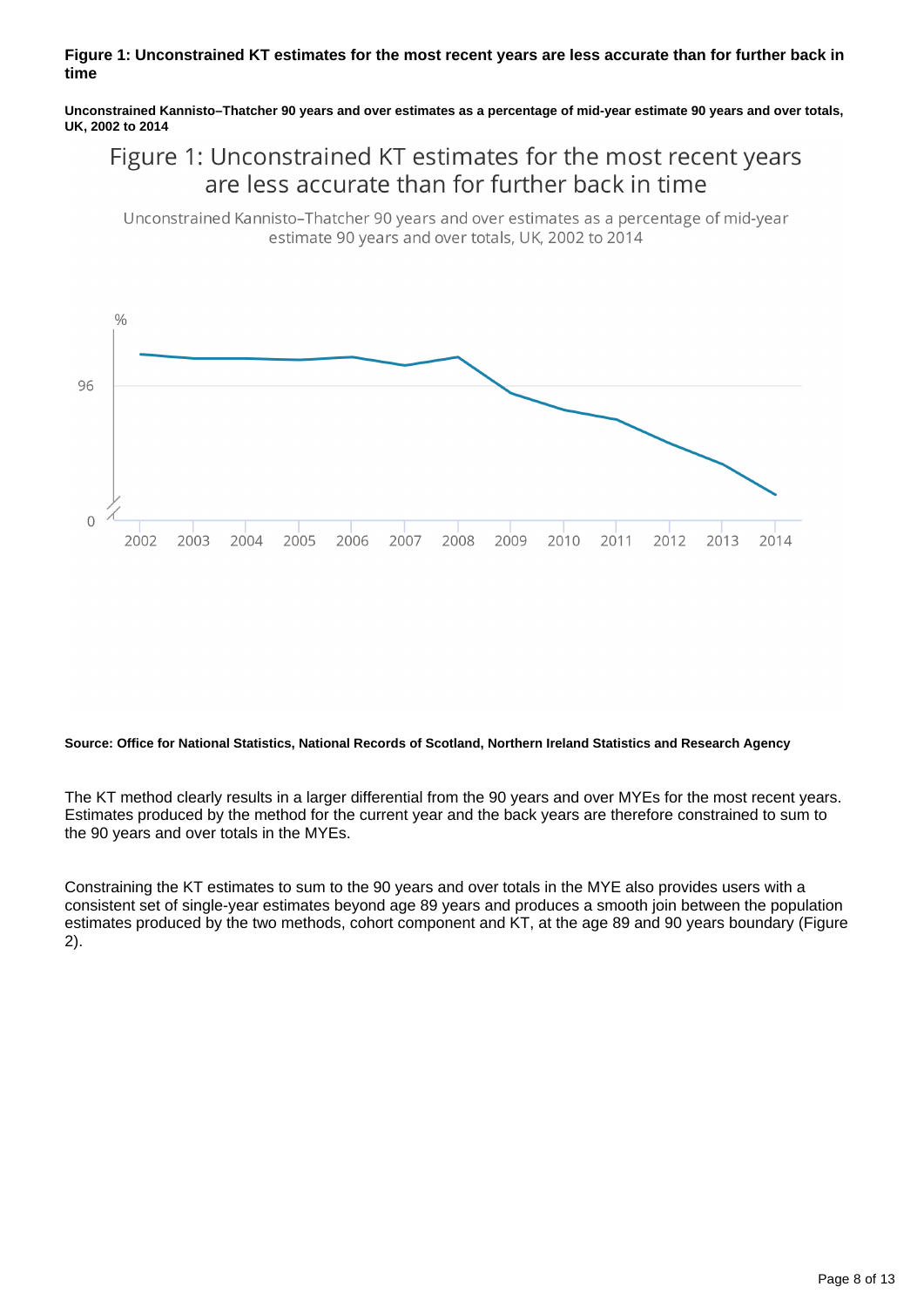#### **Figure 2: There is a smooth join at the age 89 to 90 years between population estimates produced using the cohort component and KT methods**

#### **UK population estimates ages 80 to 105 years and over, 2018**

## Figure 2: There is a smooth join at the age 89 to 90 years between population estimates produced using the cohort component and KT methods

UK population estimates ages 80 to 105 years and over, 2018



#### **Source: Office for National Statistics, National Records of Scotland, Northern Ireland Statistics and Research Agency**

**Notes:**

1. Population estimates for ages 80-89 have been rounded to the nearest 10.

There is a trade-off between timeliness and accuracy in the production of estimates of the very old.

Previously, estimates of the very old were produced using calendar year death registrations for the reporting year and calendar year death occurrences for all preceding years. This is because there is a time lag between the occurrence of a death and registration of that death (particularly for deaths referred to the coroner for investigation), with deaths data by calendar year of occurrence not being available until several months after the availability of death registration data for that year. The number of deaths registered was replaced by the number of deaths occurring in that year when the following year's estimates were calculated.

From the [2002 to 2018 estimates of the very old release](https://www.ons.gov.uk/peoplepopulationandcommunity/birthsdeathsandmarriages/ageing/bulletins/estimatesoftheveryoldincludingcentenarians/2002to2018) onwards, deaths that are used in the calculations have been taken directly from the vital statistics life events system and are based on age at the beginning of the midyear reference period, with age at this time point being calculated directly from the date of birth data on the death record. This change has enabled death occurrences data to be used for the reference year as well as the back years.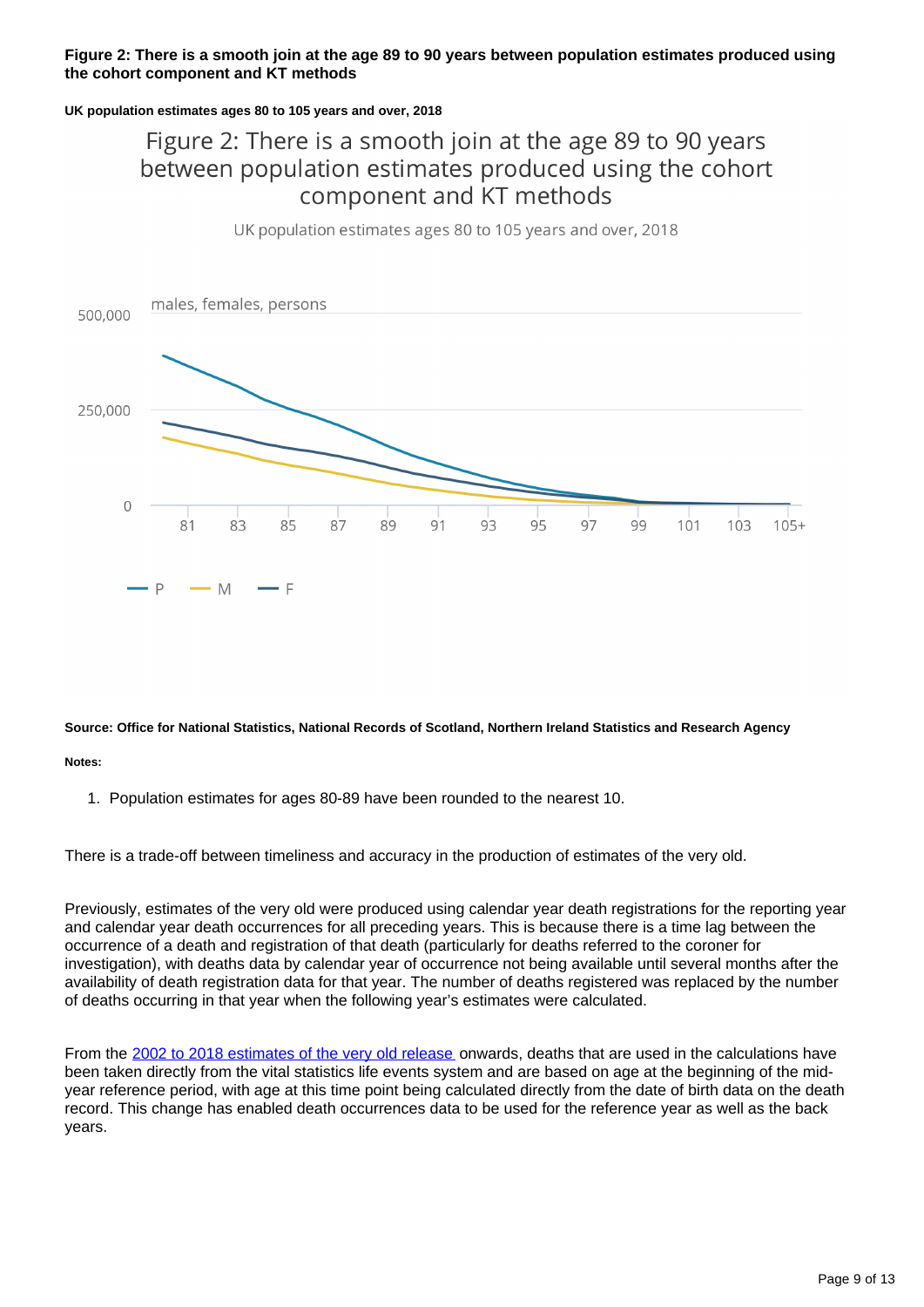## **Coherence and comparability**

We use an internationally recognised methodology in the construction of the estimates of the very old.

We calculate the estimates of the very old for England and Wales and, until 2010, also did so for Northern Ireland. Scotland and Northern Ireland use similar methodology to produce their age 90 years and over estimates by single year of age. The estimates are therefore comparable across UK countries, and this allows the estimates to be aggregated to produce estimates for the UK. A report has been published on the comparability of estimates [of the very old](https://www.ons.gov.uk/peoplepopulationandcommunity/birthsdeathsandmarriages/ageing/methodologies/comparisonpaper90andoversingleyearofageandsexpopulationestimatesproducedbyonsnrsandnisra) produced by the ONS, NRS and NISRA.

Comparable time series are published back to the year 2002. Each annual set of estimates of the very old is derived using the same methodological approach. A feature of the methodology used is that previous years' estimates may change when a new year of data is added. Estimates are constrained to the published MYEs for the 90 years and over age group for the reporting year and re-constrained for previous years as the series is updated. The estimates of the very old are therefore consistent with the MYEs for England, Wales and the UK.

The estimates are always published as "provisional" because updates are made to the back series of data every time a new year's figures are added.

MYEs for the UK and constituent countries are produced for those aged up to 89 years by single year of age and for age 90 years and over using the cohort component method (see the MYEs Quality and Methodology [Information \(QMI\) report](https://www.ons.gov.uk/peoplepopulationandcommunity/populationandmigration/populationestimates/methodologies/annualmidyearpopulationestimatesqmi)). The census provides the mid-year resident population base for the cohort component method. Mainly owing to levels of uncertainty in the reporting of age in the census at older ages, this method is not used to produce single year of age data for those aged 90 years and over. Estimates of the very old are constrained to the 90 years and over totals in the MYEs and are therefore consistent with them. However, owing to the differences in the methods used to compile these sets of estimates, there may be some discontinuities between the oldest age in the MYEs (89 years) and the next age (90 years), where the figure is derived by the KT method.

Following the 2011 Census, the MYEs were revised back to mid-2002. Estimates of the very old were also revised accordingly.

### **Concepts and definitions (including list of changes to definitions)**

These statistics provide estimates of those aged 90 years and over by sex and single year of age up to age 104 years and for the 105 years and over age group for England, Wales and the UK.

The National Statistics country classification's standard classification is used. The [National Statistics country](https://www.ons.gov.uk/methodology/classificationsandstandards/otherclassifications/nationalstatisticscountryclassification)  [classification](https://www.ons.gov.uk/methodology/classificationsandstandards/otherclassifications/nationalstatisticscountryclassification) is based on ISO 3166-1, adapted to meet the data needs of users and producers of UK National Statistics. For the purposes of the National Statistics country classification, a country is the name, either short or official, of a current country, dependency or other geographic area of interest. This includes administrative subdivisions, particularly the nations of the UK: England, Wales, Scotland and Northern Ireland.

NRS and NISRA publish equivalent estimates for Scotland and Northern Ireland respectively, using the same definitions, classifications and methodology. These feed into the UK estimates.

There is no legislation governing the output. There is no deviation from agreed standards.

## **Geography (including list of changes to boundaries)**

Estimates of the very old are produced by the ONS for England and Wales separately, and for the UK.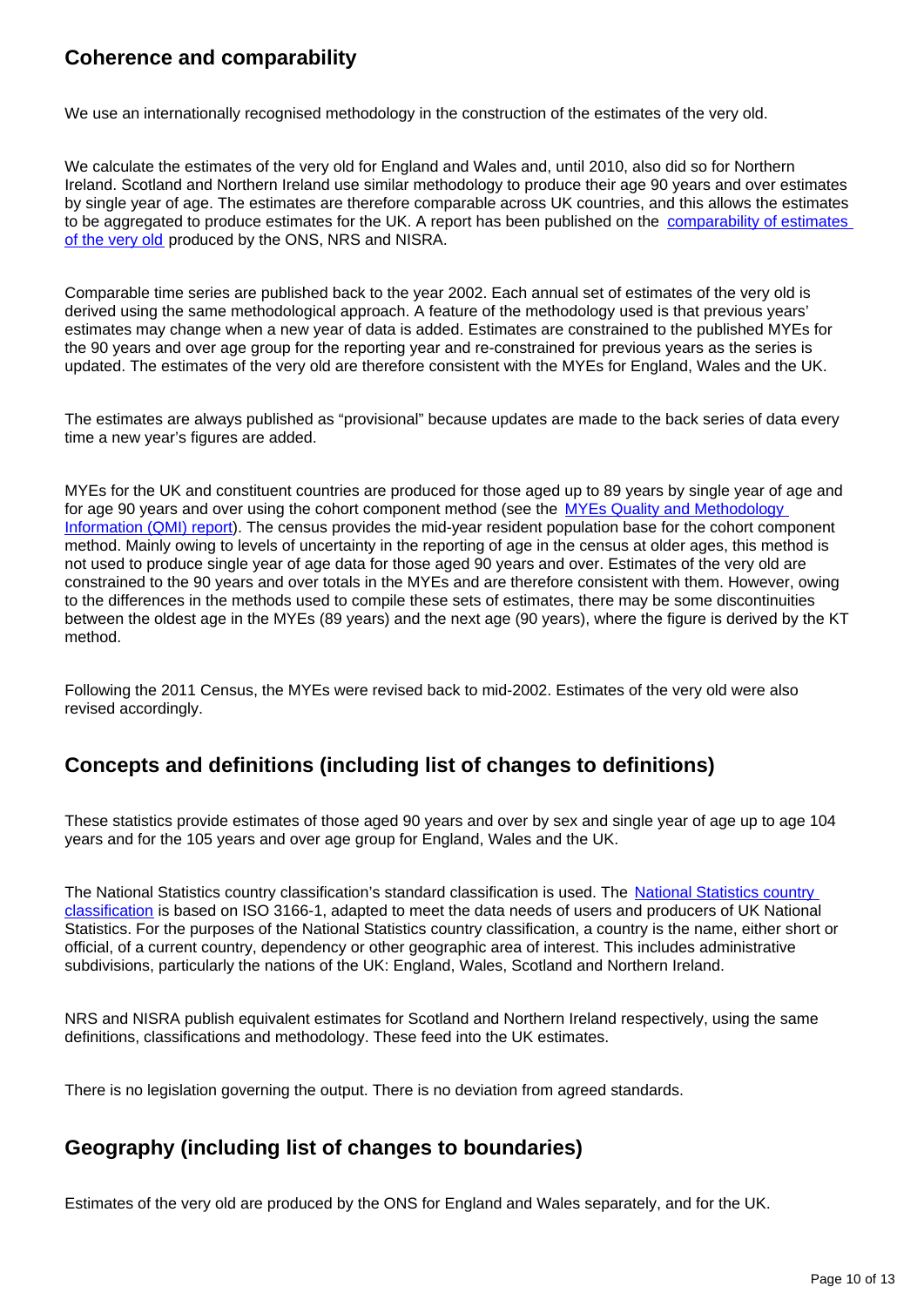## **Accessibility and clarity**

Our recommended format for accessible content is a combination of HTML web pages for narrative, charts and graphs, with data being provided in usable formats such as CSV and Excel. Our website also offers users the option to download the narrative in PDF format. In some instances, other software may be used or may be available on request. Available formats for content published on our website but not produced by us, or referenced on our website but stored elsewhere, may vary.

For information regarding conditions of access to data, please refer to the following links:

- [terms and conditions \(for data on the website\)](https://www.ons.gov.uk/help/termsandconditions)
- [copyright and reuse of published data](https://www.ons.gov.uk/census/2001censusandearlier/dataandproducts/copyrightandlicensing)
- [accessibility](https://www.ons.gov.uk/help/accessibility)

In addition to this QMI report, basic quality information relevant to each release is available in the quality and methodology section of the relevant statistical bulletin: Estimates of the very old, including centenarians, UK, [2002 to 2018](https://www.ons.gov.uk/peoplepopulationandcommunity/birthsdeathsandmarriages/ageing/bulletins/estimatesoftheveryoldincludingcentenarians/2002to2018#quality-and-methodology).

Any enquiries regarding the estimates of the very old can be sent to pop.info@ons.gov.uk.

## **Timeliness and punctuality**

Estimates of the very old, including centenarians, are usually published annually at the end of September. For a particular mid-year (30 June), they become available about 15 months after the reference date. This time lag reflects the availability of the data sources and the time required to process the data and calculate the estimates.

The publication of the estimates of the very old would be later than the planned date only if the input data used to calculate the estimates were not available, for example, if deaths data were unavailable or if substantial problems were encountered with the processing systems used to calculate the estimates. In previous years, the preannounced publication date has always been met. In the year following the release of census estimates, the estimates of the very old are published later than the usual September release date.

For more details on related releases, the [GOV.UK Research and statistics release calendar](https://www.gov.uk/government/statistics/announcements) provides 12 months' advance notice of release dates. In the unlikely event of a change to the pre-announced release schedule, public attention will be drawn to the change and the reasons for the change will be explained fully at the same time, as set out in the [Code of Practice for Statistics.](http://www.statisticsauthority.gov.uk/assessment/code-of-practice/index.html)

## <span id="page-10-0"></span>**6 . Office for National Statistics Methodology**

### **How we collect the data, main data sources and accuracy of data sources**

Estimates of the very old are calculated from death registration data. They are constrained to age 90 years and over totals in the official published mid-year population estimates (MYEs).

Statistics on death registrations are collected through administrative sources maintained by the General Register Office (GRO). These data are considered very reliable for two reasons. First, there is a legal requirement to register a death and the certificate issued at registration is needed and used by the recipient. Second, administrative data are not subject to sampling error in the way that survey data are.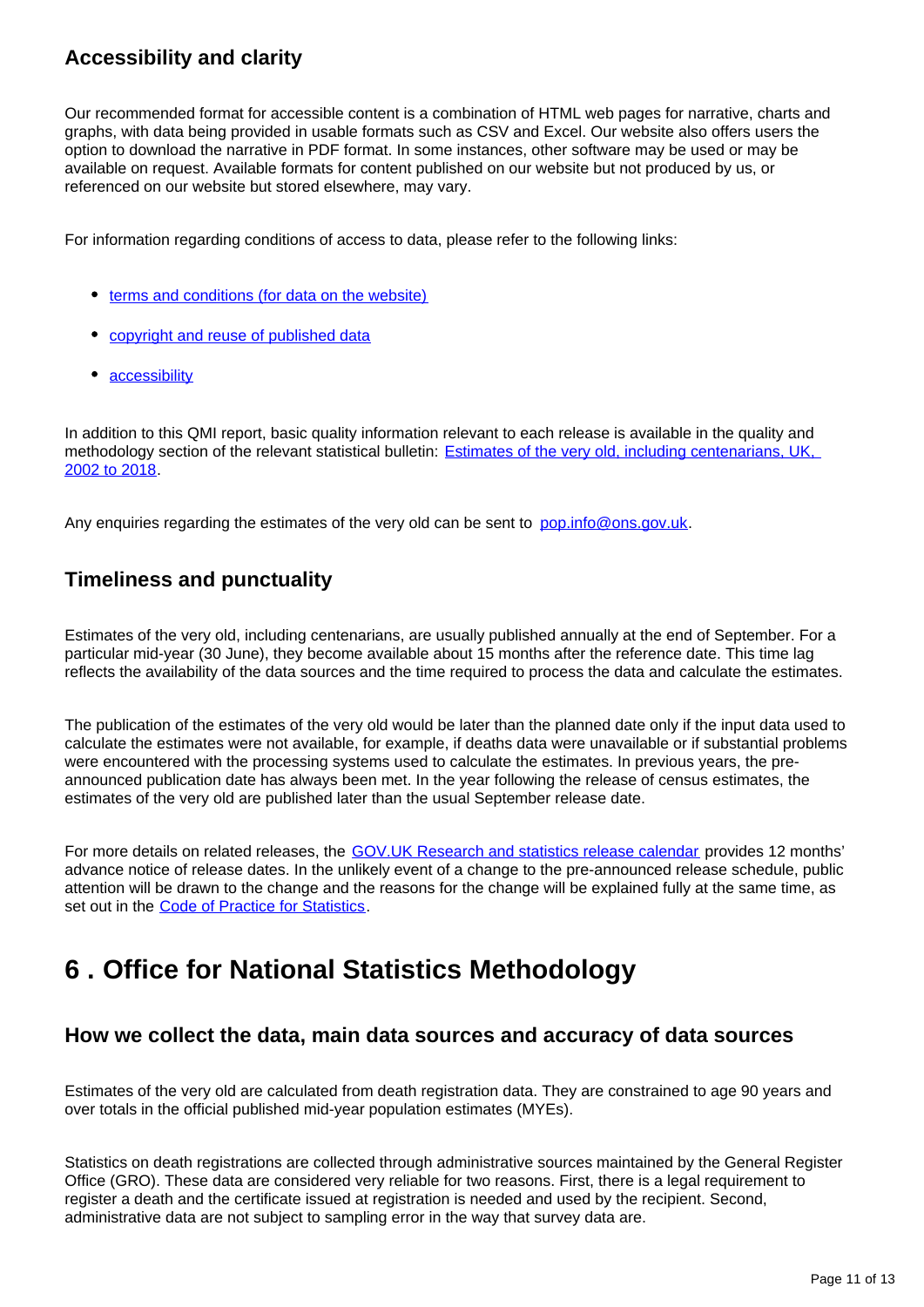MYEs for the UK and constituent countries are produced for those aged up to 89 years by single year of age and for age 90 years and over using the cohort component method (see [population estimates methodology](https://www.ons.gov.uk/peoplepopulationandcommunity/populationandmigration/populationestimates/methodologies/methodologyguideformid2015ukpopulationestimatesenglandandwalesjune2016)).

### **How we process the data**

Population estimates of those aged 90 years and over by single year of age are constructed using the Kannisto-[Thatcher \(KT\) model,](http://www.demographic-research.org/volumes/vol6/1/) which is a version of survivor ratio methodology. The KT method produces age-specific estimates of population at older ages using deaths data.

At high ages and for dates sufficiently far in the past, historical age-specific population estimates can be obtained directly from deaths data. Once all the members of a given birth cohort have died, it is possible to reconstruct the numbers who were alive at earlier dates from their dates of birth and death.

For cohorts that are almost extinct, the ratio of the number of survivors who are still alive to the numbers in the cohort who died in the previous  $k$  years can be estimated from the experience of previous cohorts. This estimated survivor ratio can then be applied to the known number of deaths in the given cohort that occurred over the last  $k$ years. The past population for this cohort can then be recreated by adding back the deaths. If the highest age  $x$ at which there is expected to be a survivor is known, the whole process can be repeated to obtain survivor ratios to estimate the numbers aged  $x-1$ , then  $x-2$  and so on, in an iterative process.

Applying this method directly assumes that the survivor ratio is the same as that in the immediately preceding cohort. However, this may be an atypical cohort for various reasons. In order to dampen fluctuations in the ratios, we can calculate the average survivor ratio over the preceding  $m$  cohorts, rather than just a single cohort.

In circumstances where mortality rates are changing over time, or where estimates are required down to ages as low as 90 years, Kannisto and Thatcher proposed various modifications to the survivor ratio method. To compensate for the fact that reduced (or increased) mortality at higher ages may change the size of the survivor ratio over time, a correction factor is applied to the survivor ratios calculated. This can be set to constrain the estimates to sum to the official population estimate for a given age group (for example, 90 years and over) or so that the estimates join to the official estimates in a specific way.

One consequence of this method is that each year the estimates for earlier years become more accurate as more deaths data becomes available to inform the age profiles.

#### **Methodology**

Our methodology follows the KT method described earlier, with values  $k=5$  and  $m=5$  and a constraint that the total estimates derived for the most recent year being estimated sum to the official 90 years and over population estimate for that year.

To carry out the calculations, deaths data need to be in the format of deaths during the annual mid-year to midyear period by age at the start of the period.

Up until the reference year 2018, input deaths data for England and for Wales were obtained by calendar year by age at death. Official population estimates are published at a mid-year date. This required two adjustments: adjusting the deaths data to age at the start of the calendar year rather than age at death and adjusting the resulting KT estimates from 1 January to mid-year date.

From the reference year 2018, it has been possible to obtain historical deaths data for England and for Wales in the required format, that is, by age at the start of the mid-year to mid-year period. Deaths data are obtained directly from the Office for National Statistics (ONS) Vital Statistics Life Event system. This enables deaths (by date of occurrence) to be assigned to the relevant mid-year to mid-year period and age at the beginning of that period to be assigned on the basis of date of birth and date of death.